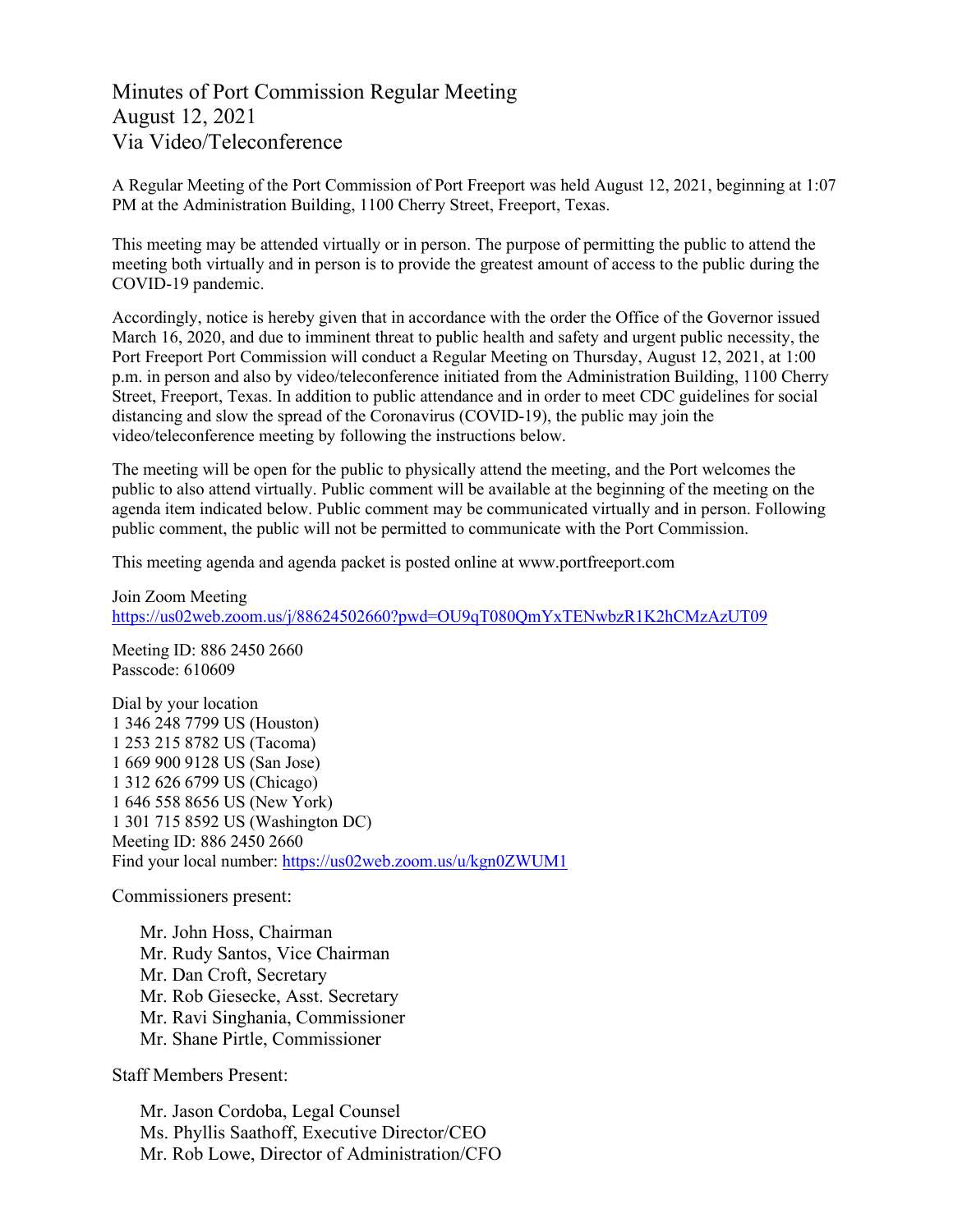Mr. Al Durel, Director of Operations Mr. Mike Wilson, Director of Economic Development & Freight Mobility Mr. Chris Hogan, Director of Protective Services Mr. Jason Miura, Director of Business & Economic Development Mr. Brandon Robertson, Network Systems Manager Ms. Missy Bevers, Executive Assistant Ms. Mary Campus, Controller Mr. Jason Caywood, Security Technician Ms. Tricia Vela, Public Affairs Assistant Ms. Amaya Ramirez, Intern Mr. Nick Malambri, Engineering Specialist

Also, present:

Mr. Bobby Fuller, Texas Port Ministry Mr. Geoff Bowman, Van Scoyoc Associates Ms. Jessie Parker Ms. Melanie Oldham Ms. Barbara Fratila Mr. Bob Koole Mr. David McGinty Mr. Carl Cline

Commissioner Hoss stated the following information…

Today is August 12, 2021, and the time is 1:00 p.m. This is the regular meeting of the Port Commission. I am John Hoss, Chairman. We are conducting this meeting in person and by video/telephone conference pursuant to Governor Abbott's order suspending certain provisions of the Texas Open Meetings Act in order to minimize the impact of the coronavirus outbreak. This meeting is being recorded as required by the Texas Open Meetings Act.

With the posting of today's meeting a toll-free call-in number was indicated on the agenda which may be found on the Port's website [www.portfreeport.com.](http://www.portfreeport.com/) Additionally, the meeting will be open for the public to physically attend the meeting, and the Port welcomes the public to also attend virtually. Public comment will be available at the beginning of the meeting on the agenda item indicated below. Public comment may be communicated virtually or in person. Following public comment, the public will not be permitted to communicate with the Port Commission.

Being considerate of all participants on this call today, we respectfully request everyone "mute" their phones unless you are speaking.

An Executive Session was noticed on the published agenda and will occur unless otherwise indicated during the meeting. During Executive Session the public will not be permitted to hear the meeting, as is the case under the Texas Open Meetings Act.

- 1. CONVENE OPEN SESSION in accordance with Texas Government Code Section 551.001, et. seq., to review and consider the following:
- 2. Invocation Mr. Bobby Fuller Texas Port Ministry
- 3. Pledge of Allegiance U.S. Flag and Texas Flag
- 4. Roll Call Commissioner Hoss stated that all Commissioners were present in the board room along with Ms. Saathoff and legal counsel Jason Cordoba.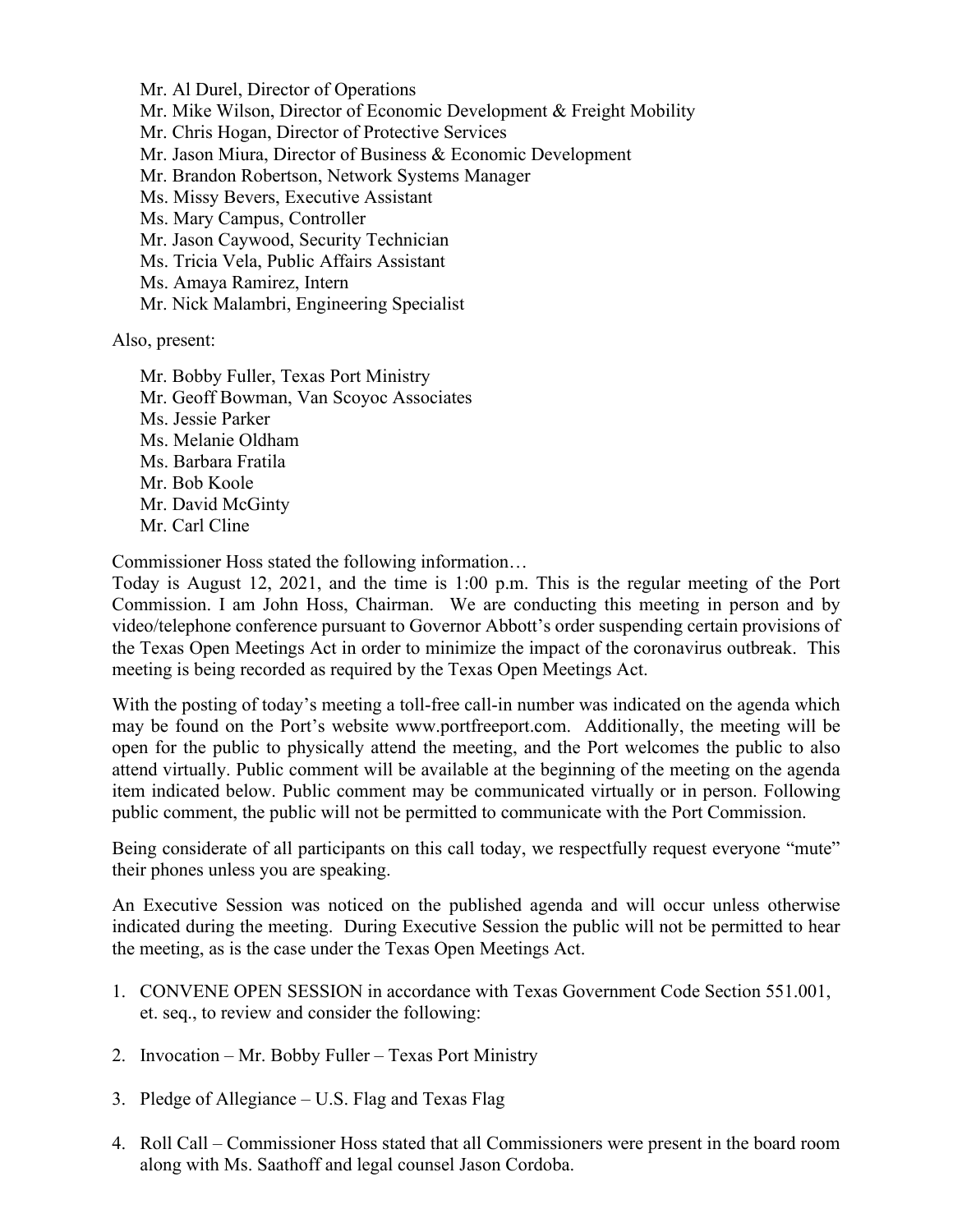- 5. Public Comment Commissioner Singhania reported on a Personnel Advisory Committee Meeting previously held and stated he will be sending forms to the Commissioners for CEO performance review and asked that they return them to him. Ms. Jessie Parker addressed the Port Commission regarding her appeal on the supplement for relocation from her property.
- 6. Approval of minutes from a Regular Meeting held July 22, 2021.

Commissioner Singhania requested that a note be added to the July 22 minutes indicating that he abstained from approving the June 24 minutes because he was absent from the meeting. A motion was made by Commissioner Santos to approve the minutes with correction. The motion was seconded by Commissioner Giesecke with all Commissioners present voting in favor of the motion and Commissioner Pirtle abstaining due to his absence from the July 22 meeting.

7. Receive update from federal consultants Van Scoyoc Associates.

Mr. Geoff Bowman with Van Scoyoc Associates discussed the most recent updates from Washington DC regarding the House and Senate including infrastructure packages, Corps funding and the appropriations bill. He also gave an update on Washington DC with regard to COVID stating the capitol complex is still largely shutdown to the public with federal agencies not taking face to face meetings, adding that until the situation improves, virtual meetings will stay in place.

8. Receive reports from Executive Director/CEO and/or Port staff on activities and matters related to COVID-19 health safety matters, administrative affairs, financial results, facility engineering matters, operations and vessel activity, port safety matters, port security matters, Port tenant updates, USCOE, and other related port affairs.

Mr. Cordoba began by giving an update on virtual meetings reporting that effective September 1, 2021, the Open Meetings Act (OMA) will be in full force with all previous suspensions of the OMA no longer in place. Meetings will be conducted in person only with no virtual participation by Commissioners or the public. Mr. Cordoba also stated that he wants to hold an executive session discussion at a future meeting to discuss the OMA and answer questions from the Commission under the attorney-client privilege. Commissioner Pirtle commented that in light of what Mr. Bowman reported with Washington DC still working virtual, he suggested staff contact elected officials, the Governor or attorney general's office by way of a resolution to let them know we are very much in support of continuing virtual meetings. Ms. Saathoff stated that a resolution can be prepared for the next meeting. Mr. Robertson gave an update on continued efforts to improve the visual aspect of conducting meetings virtually (if the law permits in the future). He also shared screenshots of what the visual will look like in Zoom. Ms. Saathoff reported participating in the virtual USACE Stakeholder Forum where topics discussed included coastal resiliency, federal funding, Ike Dike, Sabine to Galveston, participation of the GLO and the state's effort to have a coastal resiliency plan. The Port's annual golf tournament that benefits Texas Port Ministry is scheduled for October 18, 2021. Staff is moving forward with plans and securing sponsorships from the community and industry partners. The Houston Port Bureau Dinner in August will be rescheduled due to the uptick in COVID cases. Ms. Saathoff will be speaking at the BayTran luncheon August 18, giving a port update. Maria Aponte, TXDOT-Brazoria Area Engineer, will be speaking at the Port August 18 on number of projects TXDOT will be letting in the coming months that will impact traffic through Freeport as well as Port traffic.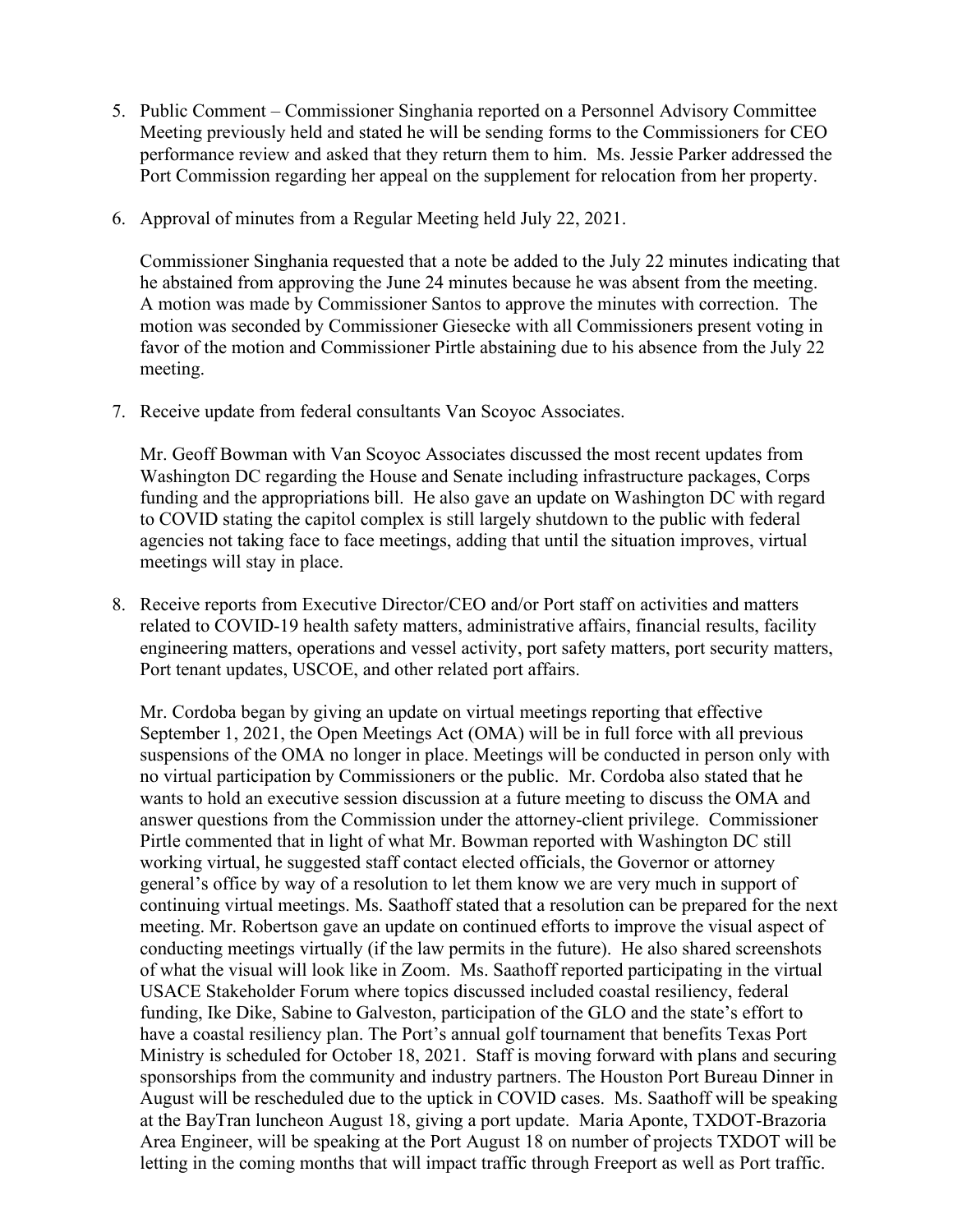Staff has invited those who will be impacted by the projects including City of Freeport and County officials, school district, port tenants, private terminals, the Brazos Pilots and others. Mr. Durel recognized summer intern Amaya Ramirez who has done a great job for the Port and will be leaving tomorrow. Ms. Ramirez thanked the Port for the opportunity.

9. Discussion regarding the 2021 Tax Rate Calculation Worksheet, the 2021 No New Revenue Tax Rate and the tax rate setting process and upcoming budget workshop.

Mr. Lowe walked through the tax rate process which includes debt service (I&S) and maintenance and operations (M&O). The 2021 I&S rate will include the 2019 and 2021 GO Bond issuance payments. The residential and non-residential tax base in Port Freeport is updated every year and provided by Brazoria County Tax Office. Exemptions include the homestead exemption and the exemption for those 65 or older or disabled. Based on the 2019 tax roll, 12,881 accounts qualify for the 65 or older or disabled exemption. Last year the Port Commission adopted a resolution increasing the 65 or older or disabled exemption from \$150,000 to \$175,000, and it is estimated that approximately 10,704 accounts paid no tax to Port Freeport. Combined with the homestead exemption, a resident with a home value of \$218,750 who qualifies and has filed for the age 65 or older or disabled exemption would pay no taxes to Port Freeport. The debt service (I&S) portion of the tax rate covers debt service payments for bonds issued for the Freeport Harbor Channel Improvement Project authorized by the voters of the District May 5, 2018. There are two issuances (2019 and 2021) that total just under \$75 million. Mr. Lowe noted that since 2011, the Port has reduced the tax rate 25% with it being held at 0.0401 the last few years. He also reminded the Commission that the non-residential/residential mix tax base has been 70% non-residential and 30% residential adding the 2021 numbers have not been received yet from the County. The process to fund the Freeport Harbor Channel project started with 1 cent to debt service and 3 cents applied to  $M&O$ . Staff still anticipates the inverse to take place with approximately 1 cent toward M&O and 3 cents toward debt service as the bonds are issued. Mr. Lowe then shared the following proposed tax rate and budget schedule and noted the tax rate must be adopted by September 20th…

*August 10 – Publication of Tax Rates on Tax Office, Appraisal District and PF Website August 12 - Review 2021 Tax Rate Calculation Worksheet results*

*August 26 – Conduct Budget Workshop*

*August 26 – Take a record vote to propose 2021 tax rate*

*August 27 – Report proposed rate and results of vote to BC Tax Assessor-Collector September 2 – BC Tax Assessor-Collector will publish either:*

- *Notice of voting on tax rate if proposed rate is at or below NNRTR\**
- *Notice of hearing on tax increase if proposed rate is above NNRTR\**

*September 2 – Conduct 2nd Budget Workshop if needed*

*September 9 – Hold tax rate hearing if proposed rate is above no new revenue rate September 9 – Adopt 2021 tax rate September 9 – Conduct Budget Workshop and Adopt Budget*

*\*Requires seven-day public posting in local newspaper*

Mr. Lowe reminded the Commission that under SB2 of 2019, the Effective rate is now the *No New Revenue Tax Rate,* and the Rollback rate is now known as the *Voter Approval Rate.*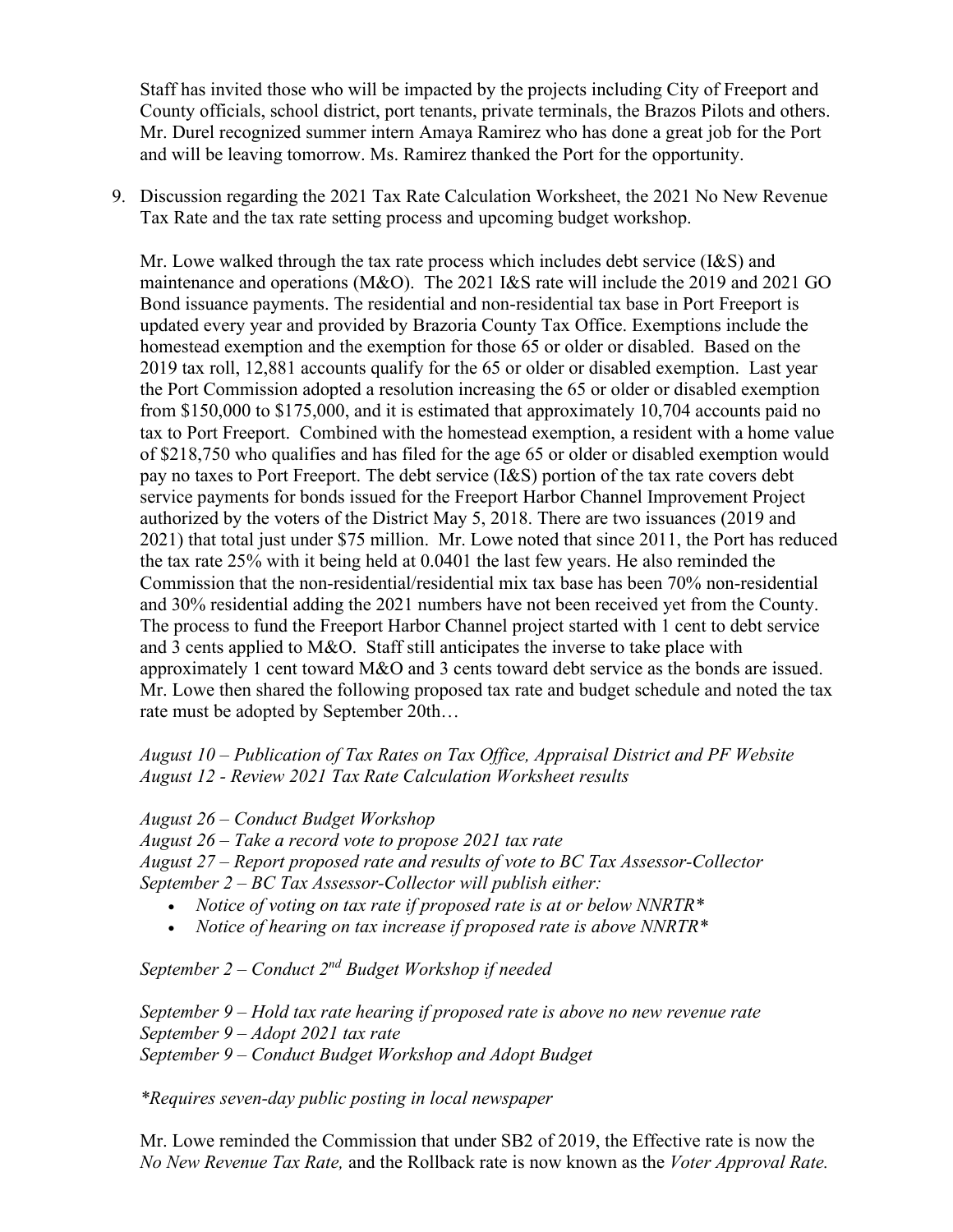Mr. Lowe then shared the 2021 tax rate calculation worksheet as provided by the County Tax Assessor-Collector. The new tax base for 2021 is \$16.195 billion. With the new additions deducted, that leaves an adjusted tax base of \$15.399 billion. Compared with last year's taxes, the No New Revenue Tax Rate (NNRTR) is 0.040080. Using the same calculation based on the debt service rate of \$2,689,527, adding a multiplier of 3.5%, the Voter Approval Rate is 0.044545. Staff recommends proposing a rate not to exceed the NNRTR of \$0.040080. Proposing a rate at or below the NNRTR would require a notice of voting to be published at least seven days prior to the vote. Mr. Lowe shared a breakdown of the 2021 tax proposal and noted an additional \$597,368 would go toward the debt service. Tax Revenue Components for 2021 vs 2020 budgeted tax revenue shows last year's total levy was \$6.2 million which was based on \$15.5 billion appraisal roll. This year's appraisal is \$16.1 billion with the total levy at \$6.4 million. If the Commission adopts the rate at the NNRTR of \$0.040080, there will be a decrease in the M&O of 346,759 and an increase in debt service of \$597,368. Mr. Lowe reminded the Commission that staff's recommendation is to propose a rate not to exceed the NNRTR. Additionally, staff will need a proposed rate from the Commission at the next meeting to present to the County for public notice.

10. Approval of a Crane Repair Agreement with ZPMC USA for repairs to Container Crane No. 1, for an amount not to exceed \$150,800.00.

Commissioner Santos noted for the record that McCarthy Building Company has accepted responsibility for the damages to the crane and will reimburse the Port for all costs, plus 20% per the Tariff. Staff recommends approval.

A motion was made by Commissioner Pirtle to approve the agreement. The motion was seconded by Commissioner Singhania with all Commissioners present voting in favor of the motion.

11. Adoption of Resolutions authorizing the submission of RIDER 37 grant applications.

Mr. Miura stated that staff recommends adoption of resolutions presented for the submission of RIDER 37 grant applications for the Velasco Terminal Access Project as well as a safety study related to the intersection of SH 36 and Velasco Blvd. Mr. Miura stated the total cost for the improvements for the Velasco Terminal project is \$9,028,938 of which Port Freeport will seek RIDER 37 grant funding for 75% of the estimated cost for a total of \$6,771,704. Port Freeport's match will be \$2,257,233. A 25% match is required for the program. For the SH 36 and Velasco Blvd. safety study, the total cost is \$100,000 of which the Port will seek RIDER funding of 75% for \$75,000 with the Port's match of \$25,000. The grand total of the estimated project cost is \$9,128,938 and if awarded, the Port's share will be \$2,282,235. Mr. Miura then shared the following project components to the Velasco Terminal Access Project…

- *1) Aggregate paved Truck Queuing Area along 5th Street between Sycamore St. and Spruce St.*
- *2) Widening to 4 lanes and concrete paving of 8th Street from FM1495 to Terminal St.*
- *3) Widening to 4 lanes and concrete paving of Terminal St. from 8th Street to Broad St.*
- *4) Construction of 4 lane access road to Port Freeport Gate 12 from Broad Street to Gate 12 Entrance*
- *5) Construction of 2 lane road from FM1495 to 2nd St.*
- *6) Directional signage at FM1495 and 5th St. ("Port Freeport Gate 12")*
- *7) Directional signage at SH36 and FM1495 for Port Freeport Gates 4, 8 and 12*
- *8) High mast lighting along 8th St. from FM1495 to Terminal St.*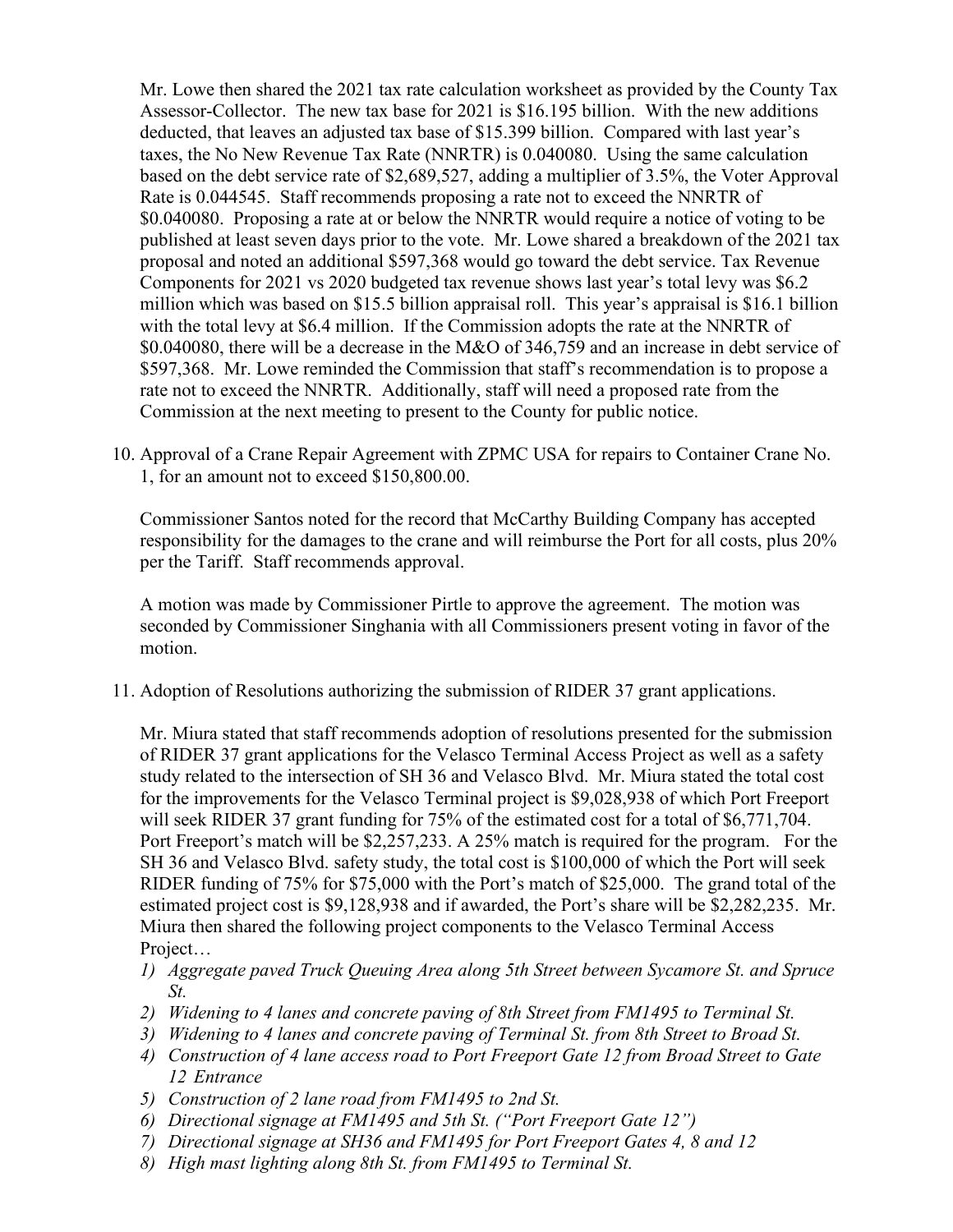*9) High mast lighting along Terminal St. from 8th to Broad St. 10)High mast lighting along 5th St. from FM1495 to Terminal St. 11) Lighting along new 2-lane road from FM1495 to 2nd St. 12) Security equipment for Truck Queuing Area and Gate 12 Access Road.*

Mr. Miura also shared a graphic depicting the areas where the proposed projects are located. Staff recommends approval of the resolutions allowing staff to file the applications for RIDER 37 grant funding on behalf of Port Freeport. Mr. Miura also clarified there is one grant with two projects. Project 1 is Velasco Terminal Access Project. Project 2 is the safety study at the intersection of SH 36 and Velasco Blvd., in consideration of the Port's future growth and expansion of the state highway.

A motion was made by Commissioner Croft to adopt the resolutions authorizing the submission of RIDER 37 grant applications. The motion was seconded by Commissioner Singhania with all Commissioners present voting in favor of the motion.

12. Approval of Commissioners' travel for the months of September and December 2021.

The proposed travel includes attending the AAPA Annual Convention in Austin, National Waterways Conference in Baltimore and the AAPA Commissioners Seminar in San Diego. Commissioner Singhania noted that Commissioners pay for any fees and associated costs for spouses/guests. Commissioners Pirtle, Giesecke and Hoss indicated they also want to attend the AAPA Annual Convention. Ms. Saathoff also shared a schedule of events and potential travel through the end of the year.

A motion was made by Commissioner Pirtle to approve travel. The motion was seconded by Commissioner Giesecke with all Commissioners present voting in favor of the motion.

- 13. EXECUTIVE SESSION in accordance with Subchapter D of the Open Meetings Act, Texas Government Code Section 551.001, et. seq., to review and consider the following:
	- A. Under authority of Section 551.071 (Consultation with Attorney) for discussion regarding:
		- 1. Consultation with attorney to discuss potential litigation.
		- 2. Consultation with attorney to discuss potential litigation.
	- B. Under authority of Section 551.072 (Deliberation Concerning Real Property Matters) for discussion regarding:
		- 1. Discussion regarding the potential exchange, lease, or value of real property located in Freeport, Texas, including but not limited to the are known as the East End of Freeport and bordered by or adjacent to the following streets: FM1495; East 2<sup>nd</sup> Street; Terminal Street and East 8<sup>th</sup> Street in Freeport, Texas.
		- 2. The potential purchase, exchange, lease, or value of real property located at Port Freeport, including but not limited to the real property located at and contiguous to Berths 1, 2, 5 and 7.
		- 3. The potential exchange, lease, or value of real property located at Port Freeport, including but not limited to Parcels 14, 27, 34 and 86E.